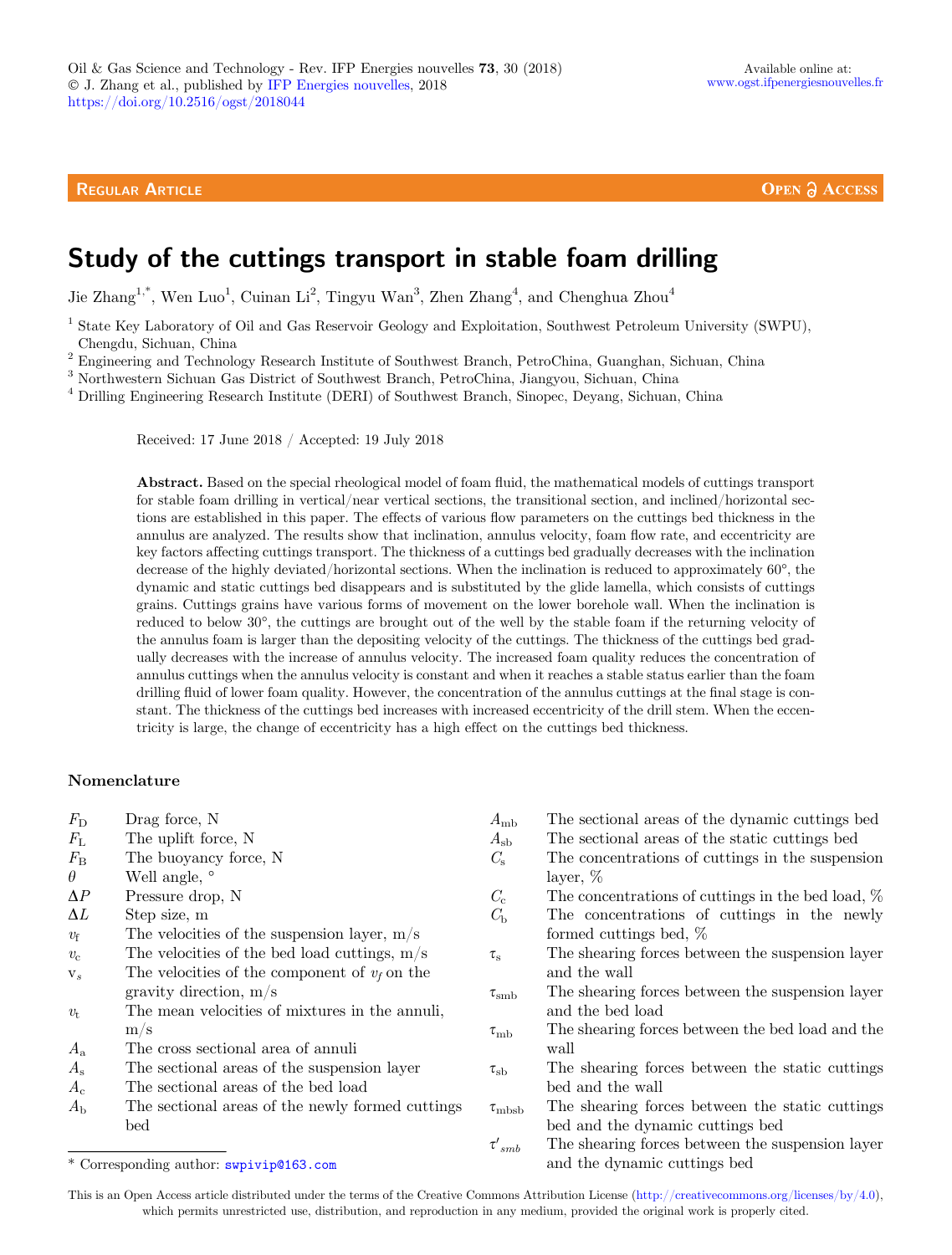- $S<sub>s</sub>$  The wetted perimeters between the suspension layer and the wall
- $S_{\rm smb}$  The wetted perimeters between the suspension layer and the bed load
- $S<sub>mb</sub>$  The wetted perimeters between the bed load and the wall
- $S_{\rm sb}$  The wetted perimeters between the static cuttings bed and the wall
- $S<sub>mbsb</sub>$  The wetted perimeters between the static cuttings bed and the dynamic cuttings bed
- $S'_{smb}$ The wetted perimeters between the suspension layer and the dynamic cuttings bed
- $\rho_{\rm s}$  Densities of cuttings in the suspension layer
- $\rho_{\rm mb}$  Densities of cuttings in the bed load (dynamic cuttings bed)
- $F<sub>mb</sub>$  The sliding friction force between the suspension layer and the wall
- $F_{\text{mbsb}}$  The sliding friction force between the static cuttings bed and the dynamic cuttings bed.

# 1 Introduction

With the extensive application of the directional or horizontal well in the exploration and development of oil and gas, researchers are paying increasingly more attention to the cuttings transport in inclined and horizontal boreholes. [Tomren](#page-6-0) et al. (1983) studied the laws of cuttings transport in inclined tubes. They discovered that three forms of cuttings bed co-exist when cuttings move in inclined tubes: (a) static, (b) slip, and (c) suspension. Hagar *et al.* [\(1995\)](#page-5-0) conducted a series of laboratory experiments to examine the mechanisms involved in solids transport in deviated wells. Ford *et al.* [\(1990\)](#page-5-0) conducted an experimental investigation of drilled cuttings transport in inclined boreholes. [Sample and Bourgoyne \(1977,](#page-6-0) [1978](#page-6-0)) proposed a general method for calculating settling velocities from the polynomial fitting of multispeed rheograms, thus eliminating some of the uncertainties in the previous methods for designing cuttings transport in drilling. [Gavignet and Sobey \(1986\)](#page-5-0) believed that cuttings exist in two forms: (a) the cuttings bed at the low side of the annulus and (b) the suspension layer covering it. Rooki et al. [\(2014\)](#page-6-0) established the corresponding mathematical calculation model based on the mechanical analysis. [Larsen](#page-6-0) et al. (1997) developed correlations from experimental data of cuttings transport in horizontal and high-angle wells. [Masuda](#page-6-0) *et al.* (2000) presented data for laboratory experiments to determine the critical flow rate for cuttings transport in underbalanced drilling. [Luo and Bern \(1992\)](#page-6-0) and [Ford \(1993\)](#page-5-0) presented mathematical models for determining the minimum fluid velocity for transporting cuttings without the formation of a cuttings bed. [Nguyen and Rahman \(1998\)](#page-6-0) established the three-layer flow mathematical model that is applicable to highly deviated and horizontal well sections. They also employed a computer for simulation calculation and discussed the laws of effect of different variables on cuttings bed thickness.

Furthermore, some empirical and mechanistic models have been developed for cuttings transport [\(Kelessidis](#page-6-0) [and Bandelis, 2004](#page-6-0); [Piroozian](#page-6-0) et al., 2012). [Kamp and](#page-5-0) [Rivero \(1999\)](#page-5-0) corrected the original double-layer flow model, built a double-flow model that is applicable to the static flow of highly deviated well, and compared the simulation results of the model with experienced relational expression of cuttings transport. Through experiments, [Kelessidis and Bandelis \(2003\)](#page-6-0) analyzed the annular flow and velocity of effective cuttings carriage during coiled tubing drilling of horizontal and directional wells and proposed a new method of calculating the minimum annulus velocity.

The current research on wellbore gas-liquid two-phase flow mainly focuses on the study of a single gas-liquid mixture. Thus, foam, a fluid that has a special rheological model, has not been considered. In addition, the research on cuttings carried by foam is limited to in terms of extending the application of the model universally. As a result, most models do not consider the difference between the movement mode of cuttings and the existing form of a cuttings bed in different sections. This paper establishes mathematical models of cuttings transport during stable foam drilling of vertical/near-vertical sections, a transition section, and inclined/horizontal sections to analyze the effect of inclination, the foam returning velocity, the foam flow rate, and the degree of eccentricity on cuttings transport. This study has important guiding significance for adjusting foam performance to improve the cleaning effect of cuttings in wells during drilling.

# 2 Cuttings transport model of stable foam

## 2.1 Basic assumed conditions

The assumed condition of cuttings transport for the mathematical model is provided below:

- (1) the foam flow is at a stable rate, whereas gas-liquid phases do not have the phenomenon of slipping;
- (2) the liquid phase of foam cannot be compressed, and the compression of foam depends on the gas phase;
- (3) the particle size and sphericity of the cuttings are constant, and the cuttings are evenly distributed in the flow;
- (4) the rotating effect of the drill stem is not considered.

#### 2.2 Cuttings transport models

Researchers reported from their experimental results that the cuttings bed in annuli is unstable under a certain range of well deviation. [Martin](#page-6-0) et al. (1987), [Li and Walker \(1999\)](#page-6-0) and [Gao and Young \(1995\)](#page-5-0) reported that most unstable and difficult region for cuttings transport in deviated well was in the range of  $30^{\circ}$ -60° from vertical. The three sections with their angles from vertical were divided according to Cho et al. [\(2000a,b\).](#page-5-0)

Based on the basic equation [\(Ozbayoglu](#page-6-0) et al., 2002, [2003;](#page-6-0) Avila et al.[, 2004](#page-5-0); [Mirhaj](#page-6-0) et al., 2007; [Taghipour](#page-6-0)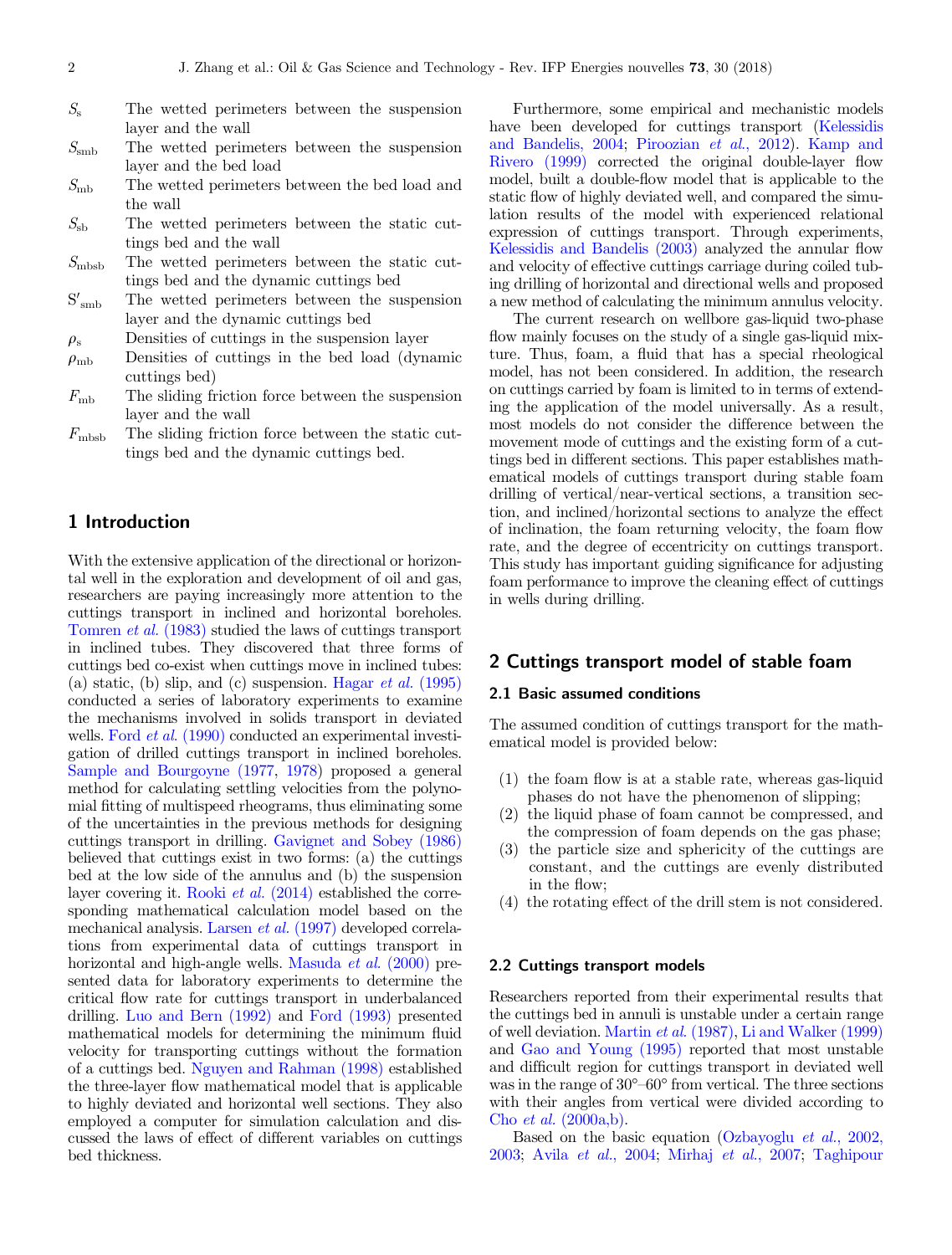

Fig. 1. Double layer transport models of cuttings transport in the transitional section.

et al.[, 2014;](#page-6-0) [Cayeux](#page-5-0) et al., 2016), and considering the above basic assumed conditions, the cuttings transport models for various hole sections are obtained based on the mass and momentum conservation.

(1) Vertical/near vertical sections 
$$
(<30^{\circ}
$$
)

$$
F_{\rm B} + F_{\rm D} \cos \theta + F_{\rm L} - \mathbf{G} > 0 \tag{1}
$$

 $(2)$  Transitional section  $(30^{\circ}-60^{\circ})$ , as shown in Figure 1:

$$
v_f A_f C_f + v_c A_c C_c - v_c A_b C_b = v_t A_a \tag{2}
$$

Suspension layer:

$$
\Delta P A_s = \tau_s S_s \Delta L + \tau_{smb} S_{smb} \Delta L + \rho_s g A_s \Delta L \cos \theta \qquad (3)
$$

Bed load:

$$
\Delta P A_{mb} + \tau_{smb} S_{smb} \Delta L = \tau_{mb} S_{mb} \Delta L + \rho_{mb} g A_{mb} \Delta L \cos \theta + F_{mb} \Delta L
$$
 (4)

(3) Inclined/horizontal sections  $(>60^{\circ})$ , as shown in [Figure 2:](#page-3-0)

$$
v_s A_s C_s + v_{mb} A_{mb} C_{mb} + v_{sb} A_{sb} C_{sb} - v_v A_{mb} C_{mb} = v_t A_a \quad (5)
$$

Suspension layer:

$$
\Delta P A_s = \tau_s S_s \Delta L + \tau'_{smb} S'_{smb} \Delta L + \rho_s g A_s \cos \theta \Delta L \qquad (6)
$$

Dynamic cuttings bed:

$$
\Delta P A_{mb} + \tau'_{smb} S'_{smb} \Delta L = \tau_{mbsb} S_{mbsb} \Delta L + \rho_{mb} g A_{mb}
$$

$$
\times \cos \theta \Delta L + F_{mb} \Delta L + F_{mbsb} \Delta L \tag{7}
$$

The detailed derivations and the various parameters are given in the two articles of Cho *et al.*  $(2000)$  and given by Ozbayoglu et al. [\(2002, 2003\).](#page-6-0) The model is compared with the model established by [Ozbayoglu](#page-6-0)  $et al. (2003)$  about cuttings transport with foam. Its scope is more extensive, and it established corresponding solving equations for different parts of the well. In addition, the three-layer theory applied to the foam drilling cuttings transport in the study. The model improved the cuttings transport of the three hydraulic model studied by [Nguyen and Rahman \(1998\).](#page-6-0) The model is simple in form, which greatly simplifies the work done by computer to find a solution, and by subsection modeling its applicability is stronger.

# 3 Solution and verification of the models

## 3.1 Solution of the models

The vertical/near-vertical sections can be obtained directly from the model. The transitional section and the inclined $/$ horizontal sections can be obtained by deforming the momentum conservation equation.

(1) Transitional section

$$
\frac{A_s}{A_{mb}} = \frac{\tau_s S_s + \tau_{smb} S_{smb} + \rho_s g A_s \cos \theta}{\tau_{mb} S_{mb} + \rho_{mb} g A_{mb} \cos \theta + F_{mb} - \tau_{smb} S_{smb}} \tag{8}
$$

(2) Inclined/horizontal sections

$$
\frac{A_s}{A_{mb}} = \frac{\tau_s S_s + \tau_{smb} S_{smb} + \rho_s g A_s \cos \theta}{\tau_{mbsb} S_{mbsb} + \rho_{mb} g A_{mb} \cos \theta + F_{mb} + F_{mbsb} - \tau_{smb} S_{smb}}.
$$
\n(9)

By calculating the proportion of the cuttings bed area to the total area of the wellbore to characterize the dimensionless thickness of the cuttings bed, we can more clearly analyze the relationship between the factors that affect the cuttings bed thickness. Thereby, we can determine reasonable drilling parameters to reduce the thickness of the bed of cuttings, realize drilling cost savings, and reduce drilling accidents. The inverse method can be used for the iterative computation of the cuttings bed thickness. First, suppose the cuttings bed thickness is  $h$ . The values of the various corresponding parameters are obtained, which are then substituted into the control equation group for calculation. If equations  $(8)$  and  $(9)$  are satisfied, then the supposed cuttings bed thickness is the correct value. Otherwise, a new h needs to be supposed and the calculation repeated.

## 3.2 Verification of the models

To validate the proposed cuttings transport models, the corresponding calculating process is programmed for annulus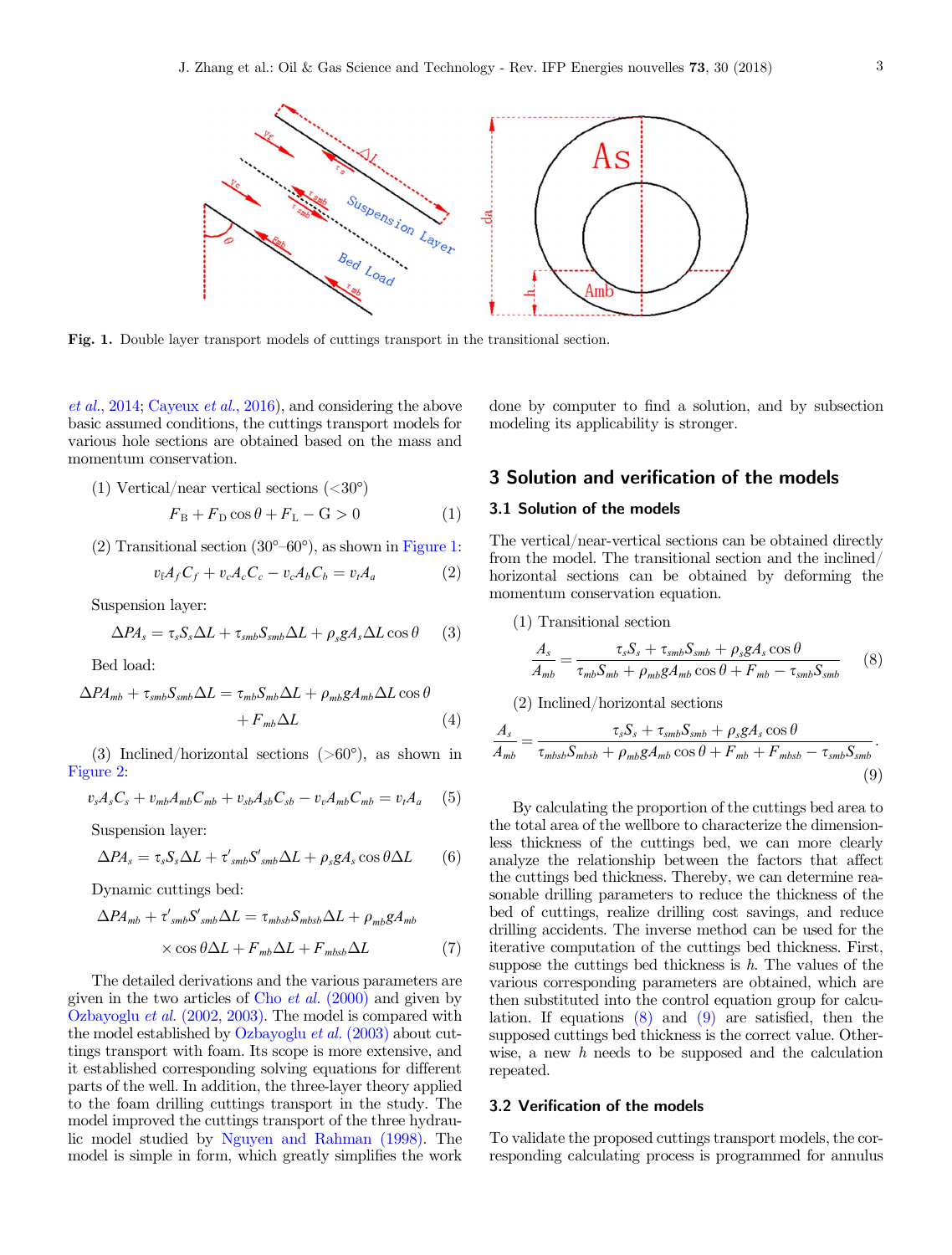<span id="page-3-0"></span>

Fig. 2. Three layer transport models of cuttings transport in inclined/horizontal sections.

Table 1. Basic data for analysis.

| Parameter            | Data                       | Parameter            | Data                     | Parameter                | Data                     |
|----------------------|----------------------------|----------------------|--------------------------|--------------------------|--------------------------|
| Vertical depth (KOP) | $1280 \text{ m}$           | Wellbore diameter    | $215.9 \text{ mm}$       | Average particle size    | $7 \text{ mm}$           |
| Build-up section     | $380 \text{ m}$            | Drill pipe diameter  | $127 \text{ mm}$         | Cuttings sphericity      | 0.8                      |
| Build-up rate        | $2.3^{\circ}/10 \text{ m}$ | Eccentricity         | $0.6\,$                  | Drilling rate            | $7.6 \text{ m/h}$        |
| Horizontal departure | $421 \text{ m}$            | Cuttings density     | $2.56$ g/cm <sup>3</sup> | Bottom hole foam quality | 56\%                     |
| Temperature gradient | $3 °C/100$ m               | Wellhead temperature | $23^{\circ}$ C           | Bottom hole bubble flow  | $1.04~{\rm m}^3/\rm min$ |

cuttings transport rule analysis according to the basic data of one well (as shown in Tab. 1).

Figure 3 shows that the dimensionless cuttings bed average thickness at this horizontal interval is approximately  $32\%$ , and it has exceeded the safety value (Han *[et al.](#page-5-0)*, [2012\)](#page-5-0). Thus, the borehole cleaning is ineffective and it may cause a block of the drill stem trip. When the drill bit reaches the depth of 2020 m, the trip is often blocked. This information shows that hole cleaning at the horizontal interval is inefficient and has resulted in a thick cuttings bed, which coincides with the predicted result of the models [\(Hall and Roberts, 1984](#page-5-0); [Fraser and Moore, 1987](#page-5-0); [Federer-](#page-5-0)[Kovacs, 2005](#page-5-0); [Loureiro](#page-6-0) et al., 2010; Rooki et al.[, 2012](#page-6-0); [Gumati](#page-5-0) et al., 2013; [Suradi](#page-6-0) et al., 2015).

# 4 Influential factors of cuttings transport capacity of stable foam

The cuttings transport capacity of stable foam is analyzed and evaluated by using the theoretical models.

#### 4.1 Influence of the inclination

[Figure 4](#page-4-0) shows the distribution rules of the dimensionless cuttings bed thickness at various flow layers in the annulus, which change with hole inclination when the flow rate at the bottom hole is 1.04  $\text{m}^3/\text{min}$ . With the decrease of the inclination  $\theta$ , the static thickness of the cuttings bed is gradually reduced, but the overall change is small. The dynamic



Fig. 3. Curves of the dimensionless cuttings bed thickness distributed with the well depth.

thickness increases slightly at first and then gradually decreases. Nevertheless, in general, the dimensionless thickness of the whole cuttings bed (static cuttings bed and dynamic cuttings bed) is gradually reduced. When the inclination  $\theta$  is reduced to approximately 60 $^{\circ}$ , the static cuttings bed and the dynamic cuttings bed disappear and are replaced by a glide lamella, which consists of cuttings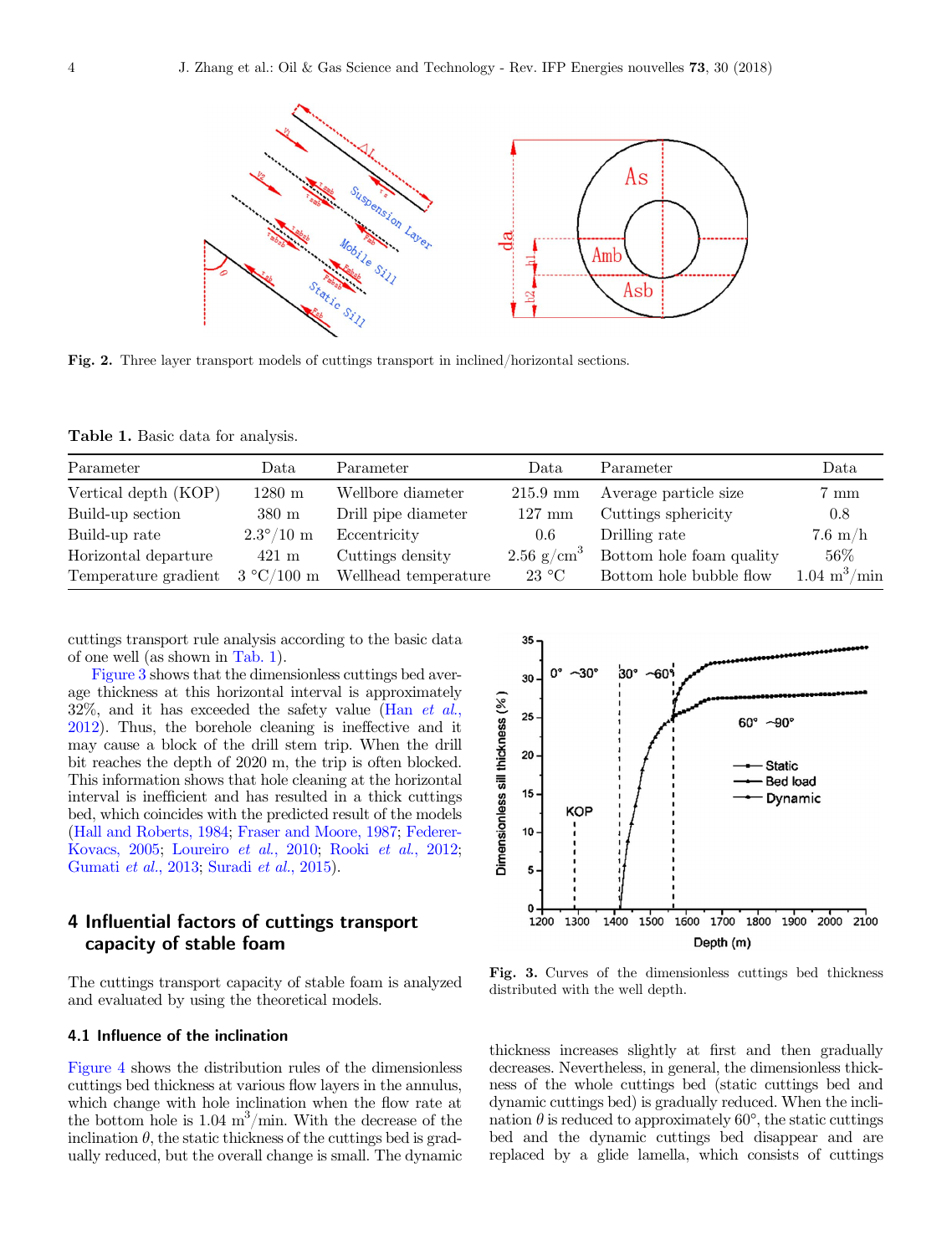<span id="page-4-0"></span>

Fig. 4. Curves of the dimensionless cuttings bed thickness changes with the inclination.

grains. There are various forms of movement of this layer in the lower borehole. With the further decrease of the inclination  $\theta$ , the cuttings grains near the top surface of this layer will enter the annulus layer because of the drag force and the lifting force of the foam. This phenomenon will lead to the decrease of the cross-sectional area of this layer with the decrease of the inclination  $\theta$ . When the inclination is reduced to below 30<sup>°</sup>, the cuttings do not normally deposit in the borehole to form a cuttings bed. Given the small inclination at this time, the cuttings float on the foam fluid.

#### 4.2 Influence of the foam flow velocity

As shown in Figure 5, with an increase of annulus velocity, the thickness of the dimensionless cuttings bed will be reduced gradually. When the thickness is increased from  $0.6 \text{ m/s}$  to  $0.9 \text{ m/s}$ , the range of decrease is obviously larger than the 0.9 m/s to 1.2 m/s range. This finding shows that the increase of annulus velocity within a certain range will help improve the cuttings transport capacity of annulus foam. When the dimensionless cuttings bed thickness is at an inclination ranging between  $30^{\circ}$  and  $60^{\circ}$ , the thickness of the whole cuttings bed will increase with the inclination. The thickness of the cuttings bed will remain unchanged or will slightly fluctuate within the  $60^{\circ}$ - $90^{\circ}$  range. With the increase of annular velocity, the thickness of the bed of cuttings shows a downward trend. When the annular velocity gradually increases from low flow rates, the cuttings bed thickness decreases rapidly. However, when the flow rate increases to a certain value, its impact on the cuttings bed thickness is reduced.

#### 4.3 Influence of the foam quality

As shown in Figure 6, with the increase of the annulus flow velocity, the cuttings concentration speedily decreases and then basically remains unchanged. The cuttings concentration reduces with the increase of foam quality at the same annulus flow velocity, and it reaches a constant level at a



Fig. 5. Curves of the dimensionless cuttings bed thickness with different annulus foam flow velocities.



Fig. 6. Curves of the annulus cuttings concentration with the foam flow rate in different foam quality conditions.

lower annulus flow velocity with a higher foam quality. However, the cuttings concentration at the final stage is constant. Application of foam drilling process cannot guarantee the high quality of the foam: the foam should try to make the flow rate reach a critical speed with the increase of the quality of the foam when the foam cuttings bed thickness does not change with changes in the quality of the minimum flow.

### 4.4 Influence of the drill stem eccentricity

As shown in [Figure 7](#page-5-0), the thickness of the cuttings bed in the annulus increases with the gradual increase of the drill stem eccentricity. In addition, from the slope of each segment of the curve, we can see that the change of eccentricity has more influence on the cuttings bed thickness when the eccentricity is large, and it has less influence while small.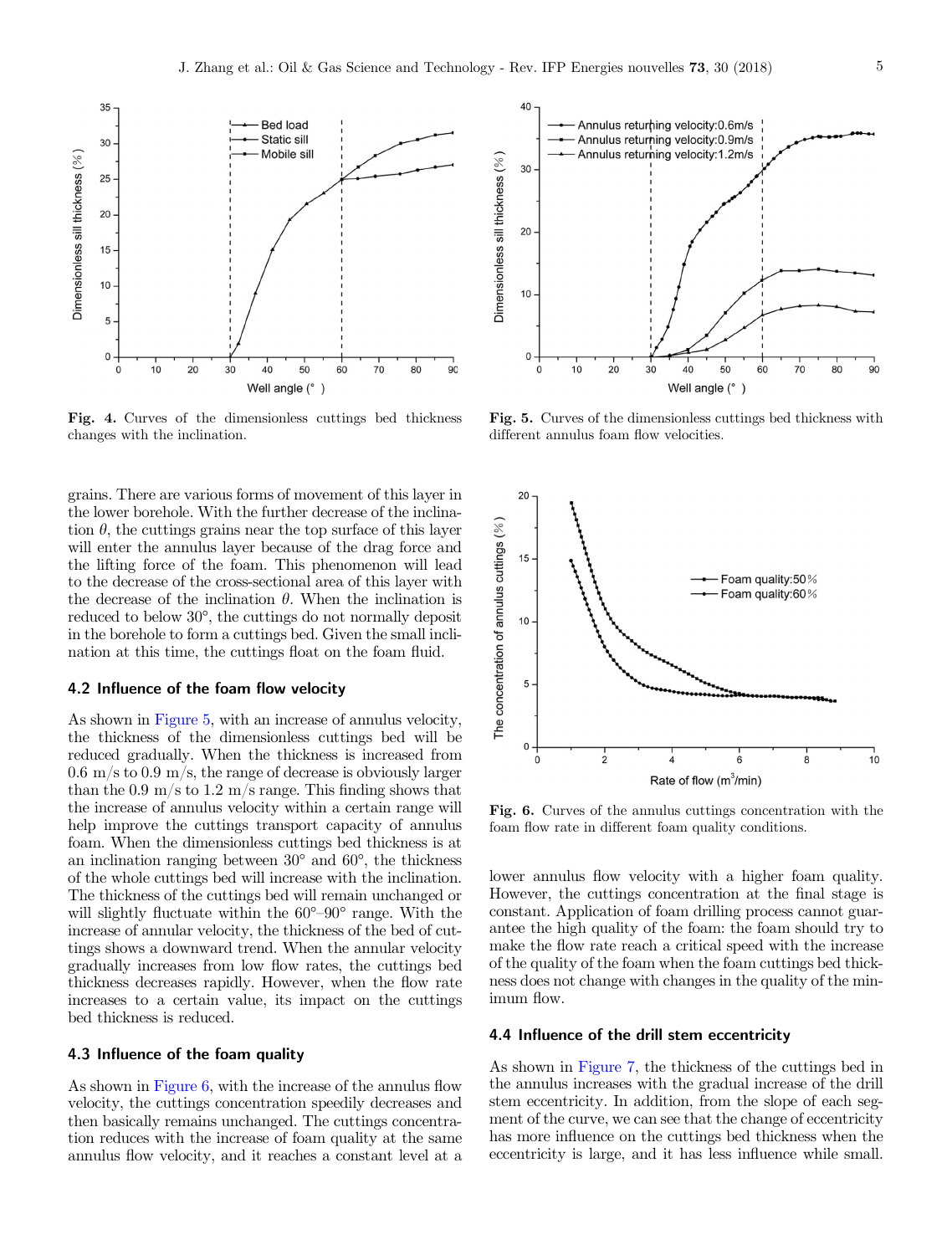<span id="page-5-0"></span>

Fig. 7. Curve of the dimensionless cuttings bed thickness with the drill stem eccentricity.

Particularly when the eccentricity is reduced to 0.2, the annulus cuttings bed thickness does not change too much for the continuous decrease of eccentricity. This finding is attributed to the fact that, with the decrease of eccentricity, the drill stem will not contact the cuttings bed beneath the annulus and the effect of eccentricity on the flow field will also be reduced. Thus, the continuous decrease of eccentricity will have little effect on the cuttings bed thickness. Therefore, the correction of eccentricity should be considered during the design of the drill stem structure to reduce the cuttings bed thickness effectively.

# 5 Conclusion

- $(1)$  When the inclination angle above  $30^{\circ}$ , the annulus cuttings bed thickness is reduced with the decrease of the inclination. When the inclination is reduced to below 30°, the cuttings do not normally deposit on the borehole to form a cuttings bed.
- (2) The annulus dimensionless cuttings bed thickness is gradually reduced with the increase of annulus velocity. However, the improved effect of foam velocity on cuttings cleaning is significant only within a certain range of velocity.
- (3) When the annulus flow velocity is increased, the cuttings concentrations will be reduced first at a fast speed, and then they will remain unchanged.
- (4) During drilling, the drill stem eccentricity will have a significant influence on the annulus cuttings bed thickness. Thus, during drilling, operators should try to ensure that the eccentricity of the drill stem is low to reduce the thickness of the cuttings bed.
- (5) When the flow rate of the foam reaches critical velocity, it can be appropriate to reduce the foam quality requirements in order to save the cost of drilling.

Acknowledgments. This work was supported by the Natural Science Foundation of China (NSFC) (No. 51274168) and the National Key Basic Research and Development Program (973 Program) (No. 2013CB228003).

## References

- Avila R., Pereira E., Miska S., Takach N., Saasen A. (2004) Correlations and analysis of cuttings transport with aerated fluids in deviated wells, *IADC/SPE Drilling Conference*, 2-4 March, Dallas, Texas, USA, Society of Petroleum Engineers.
- Cayeux E., Leulseged A., Kluge R., Haga J. (2016) Use of a transient cuttings transport model in the planning, monitoring and post analysis of complex drilling operations in the North Sea, IADC/SPE Drilling Conference and Exhibition, 1–3 March, Fort Worth, Texas, USA, Society of Petroleum Engineers.
- Cho H., Shah S.N., Osisanya S.O. (2000a) A three-layer modeling for cuttings transport with coiled tubing horizontal drilling, The 2000 SPE Annual Technical Conference and Exhibition, October 1–4, Dallas, Texas, USA, Society of Petroleum Engineers.
- Cho H., Shah S.N., Osisanya S.O. (2000b) A three-segment hydraulic model for cuttings transport in horizontal and deviated wells, SPE/CIM International Conference on Horizontal Well Technology, 6–8 November, Calgary, Alberta, Canada, Society of Petroleum Engineers.
- Federer-Kovacs G. (2005) Improve efficiency of cutting transport with foam drilling, 5th International Conference of PhD Students, University of Miskolc, Hungary, pp. 14–20.
- Ford J. (1993) Development of mathematical models describing drilled cuttings transport in deviated wells, Paper 93-1102 presented at the 1993 CADE/CAODC Spring Drilling Conference, Calgary.
- Ford J.T., Peden J.M., Oyenyin M.B., Gao E., Zarrough R. (1990) Experimental investigation of drilled cuttings transport in inclined boreholes, SPE 20421, 65th Annual Technology Meeting of SPE, New Orleans.
- Fraser I.M., Moore R.H. (1987) Guidelines for stable foam drilling through permafrost, SPE/IADC Drilling Conference, New Orleans.
- Gao E., Young A.C. (1995) Hole cleaning in extended reach wells, SPE Paper 29425 presented at the 1995 IADC/SPE Drilling Conference, Amsterdam, The Netherlands.
- Gavignet A.A., Sobey I.J. (1986) A model for the transport of cuttings in highly deviated wells, SPE Annual Technical Conference and Exhibition, New Orleans, LA, USA.
- Gumati A., Takahashi H., Giwelli A.A. (2013) Effect of drill pipe rotation on cuttings transport during horizontal foam drilling, J. Jpn Pet. Inst. 56, 4, 230–235.
- Hagar J.M., Tian S., Adewumi M.A., Watson R.W. (1995) An experimental study of particle transport in a deviated wellbore, J. Can. Petrol. Technol. **34**, 2, 51–54.
- Hall D.L., Roberts R.D. (1984) Offshore drilling with preformed stable foam, SPE California Regional Meeting, Long Beach, CA, USA, Society of Petroleum Engineers.
- Han S.M., Kim J.H., Hwang Y.K., Woo N.S., Kim Y.J. (2012) An experimental study of cuttings transport in directional slim hole drilling, J. Ocean Eng. Technol. 26, 2, 20–25.
- Kamp A.M., Rivero M. (1999) Layer modeling for cuttings transport in highly inclined wellbores, Latin American and